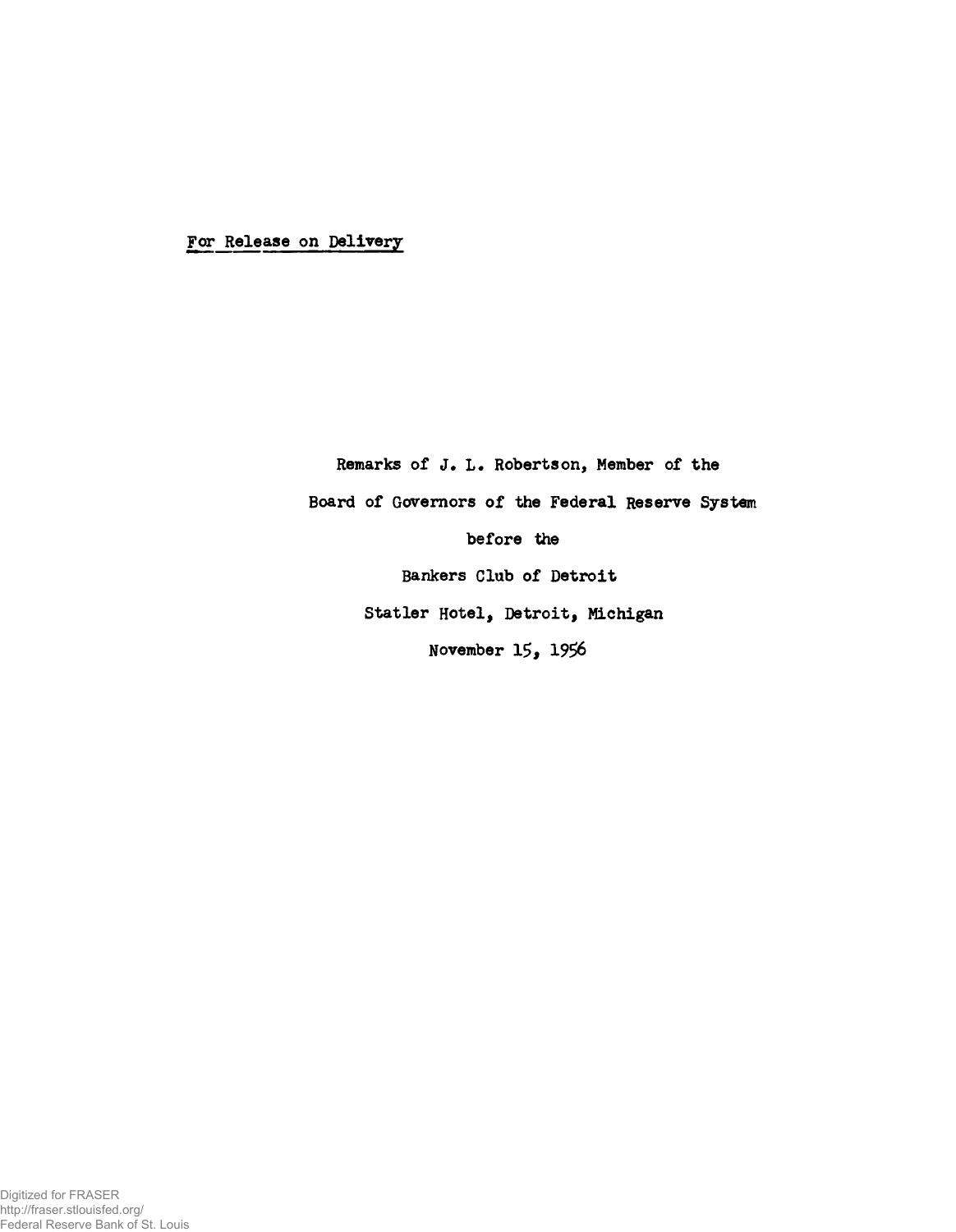**Nothing could be more inappropriate, I suppose, than to make a defensive - a negative - speech in this city, which is regarded through» out the world as 01» of the two temples dedicated to the twentieth century cult of Salesmanship with a big "S". In defiance of all sound and accepted principles of successful selling, I want to go on the defensive with you about the justification for the existence of such a thing as American monetary policy.**

**On many of the occasions when it has fallen to my lot to explain or defend American monetary policy and the decisions and actions of the Federal Reserve System, I have envied the people who sell the product for which Detroit is world famous. Of course the grass in the other man\*s yard is always greener, but it seems to me that it must be inspiring and relatively easy to get your audience - and yourself - stirred up about two solid tons of power and convenience and comfort, wrapped up in chrome and upholstered in nylon. It is a little more difficult in dealing with a subject that has not a single appealing "human interest" attribute - it is abstract, conplex, and vague, and by no stretch of the imagination can it be said to open up a path to wealth, beauty, prestige, or even a good night's sleep.**

**In the crudest terms, monetary and credit policy is simply an effort to answer the question: How much money should our country have? In this use, of course, "money" means bank deposits; at least, that is the bulk of it. One of the clean-cut achievements of the Federal Reserve Act is a currency system that is practically automatic and foolproof; currency in circulation goes up and down exactly in response to the needs and demands of business and the public. But the "money" that has the greatest impact on the American economy - the economic welfare of the American people - is check money, deposit money.**

**There have been periods in our lifetime when the economy experienced unnecessarily severe setbacks for lack of money, and other times** when many people were injured because there was a plethora with the inevitable result of more money being spent without a corresponding expan**sion of goods and services - that old devil inflation.**

If I were in your place, I might be skeptical about a Washington**centered operation that purports to know how much money the United States** needs and how that need should be supplied. When we observe the clumsi**ness and the fumbling that seem to be associated with mush of governmental activity (although there are some of us who think this fumbling is more** conspicuous in government than in business only because government op**erates in a fish bowl), we are tempted to believe there is a great deal** of truth in Emerson's dictum that "the less government we have, the bet**ter."**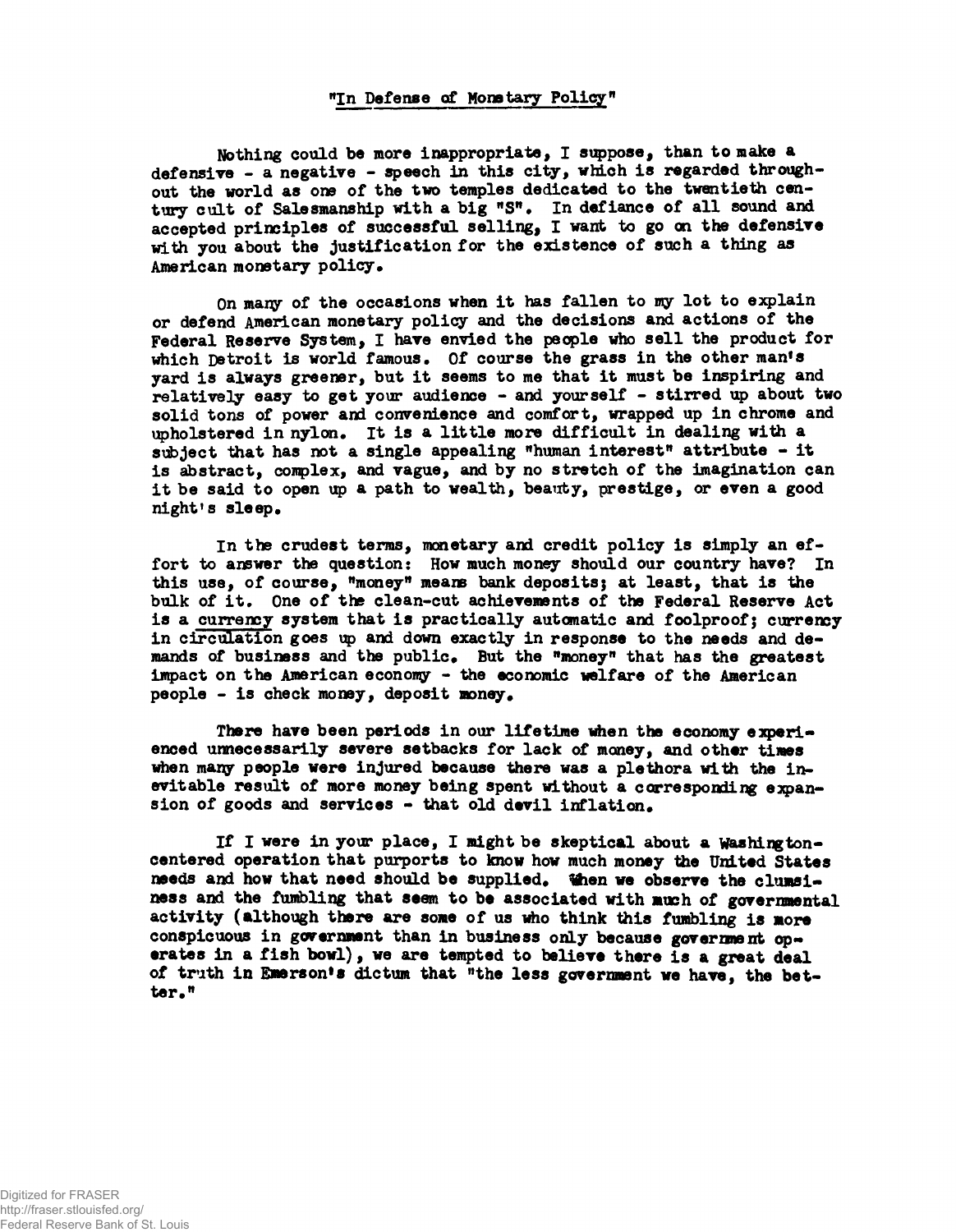**However, it is about two centuries too late for serious discussion of the ultimate utilitarian worth of the industrial revolution**  and its fuel, modern finance. Whether for good or ill, the industrial **pace of the world becomes faster and faster, and any suggestion that it will go on better if left to itself is a little like suggesting that we start a nuclear chain reaction and then leave that alone.**

**Perhaps the notion that the least government is the best government was valid in the age of Thomas Jefferson. But the truth and wisdom of cne century may be error and folly in another. As mankind uses new forces, whether mechanical or economic, it must control and direct those forces. In 1800, or even whan I was a youngster in Broken Bow,** Nebraska, during the early part of this century, a good horse could be **counted on to carry its rider or to draw its carriage back home with little or no guidance. Today, even with power steering and automatic transmission, our automobiles cannot do that - they have to be guided. In the same way, when money consisted of gold and silver it needed very little regulation, although by the same token it often did a pretty poor job in times of crisis. Now we have a money system with enormous flexibility both to expand and to contract upon demand, but like a jet plane or an atomic pile, it calls for attentive and intelligent management. "Money will not manage itself," as a great British economist said almost a cen**tury ago.

**Come to think of it, perhaps it is you and not I who should be on the defensive about monetary policy. The whole thing started when some goldsmith, unusually alert and courageous, began to lend other people\* s money. He had learned from experience that the people who deposited their gold in his strong box never did call for their hoards simultaneously, and consequently that he could safely lend some of it to others, for his own additional profit. He never knew it, but at that moment he was planting the seed of the modern institution of monetary policy and of such twentieth century phenomena as the Federal Reserve** System.

**The System has almost never lacked for articulate critics - certainly not during the past year, as to the soundness of current Federal Reserve policy I prefer to let the record speak for itself. But even** when the record has turned out fairly well, some complaints seem to per**sist. In large measure, I believe, this is due to an incomplete understanding of central banking. While most of this criticism seems to be directed primarily at us, 1 suspect that when you discourage and even reject some of your loan applications - as I gather you must have been doing recently - some of it, unfortunately, rubs off on you, for we are inexorably bound up in a partnership.**

**The allusion to a partnership is not casual rhetoric. The commercial banks of this country, which you represent, and the Federal Reserve**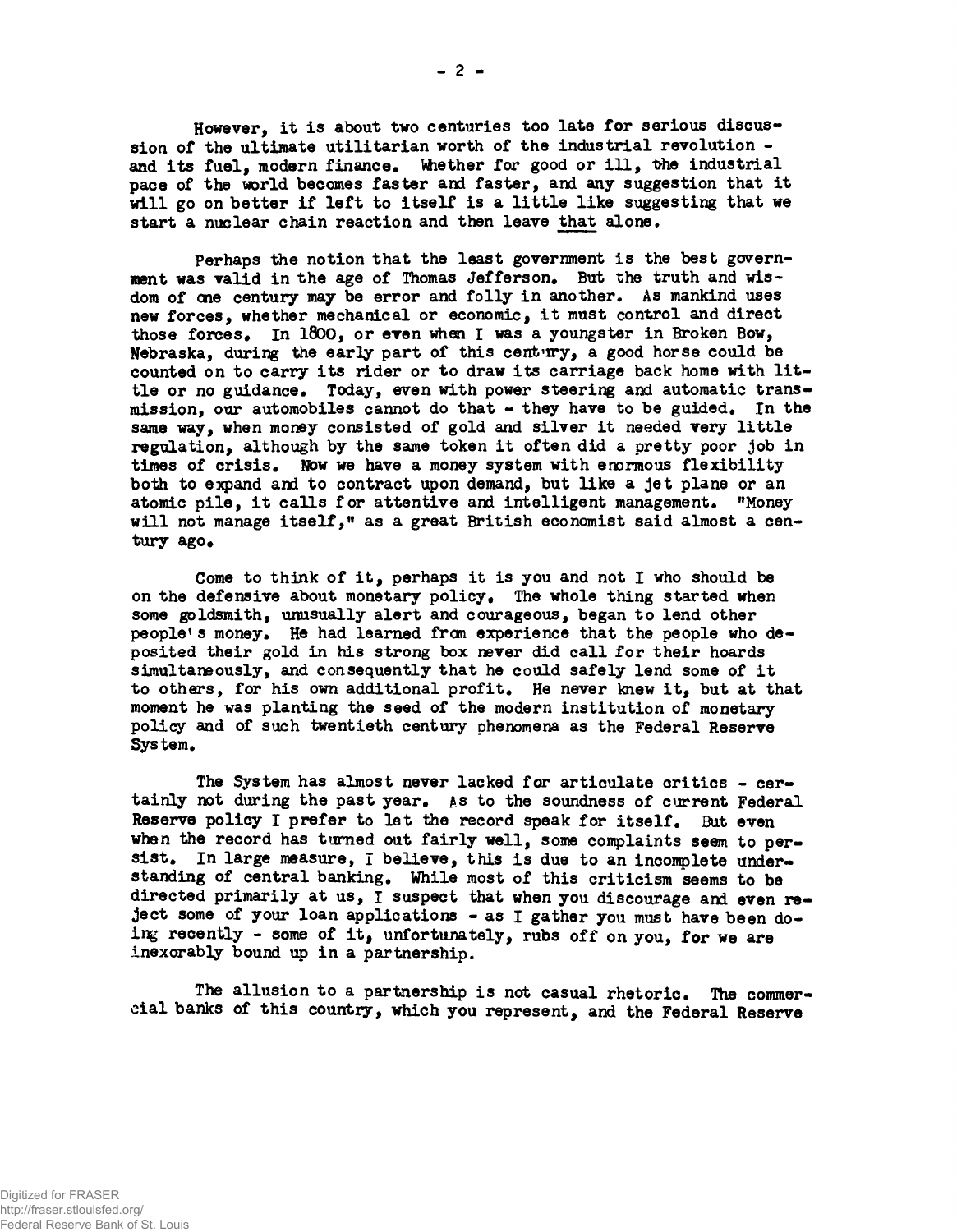System, with which I am associated, are partners of a sort in the operation of the monetary system of the United States. Between us we control the creation and supply of the nation's money. Other institutions mutual savings, building and loan, insurance, and finance companies extend a lot of credit, but they cannot thereby create new money. They can expand the volume of private debt but not the money supply with which such debts must ultimately be paid.

A partnership plagued by misunderstanding is a weak one, but one based on profound trust and complete understanding can provide a foundation for constructive action. Furthermore, what each of us does is of considerable importance to the other. For example, the quantity of reserves we make available has an important bearing on your credit-granting facilities. Sometimes you probably think us a bit niggardly. We may seem to get in the way of accommodating the customers you like and value. And still other times you may feel that the reserves we more willingly make available tend to drive interest rates down more than you really like. On the other side, I shall not deny that at times you give us concern by the way in which you manage your affairs. And so we must be very careful to keep our line of communication open and working - in both directions - and thus to avoid misunderstandings.

Let me launch the exchange with a few words, from my end of the line, about twentieth century monetary policy. It is sometimes described as an art, but in my view it is actually the most difficult and most significant form of applied economic science - not science in the mathematical and test-tube sense, but the discipline of reaching generally valid conclusions on the basis of a great mass of information of varying reliability.

Lika most conscientious artisans, we attempt to bring scientific methods to bear on our problem. The System has built up a highly competent and comprehensive economic intelligence service both at the Board of Governors and at the Reserve Banks. This service not only sifts, analyses, and interprets the standard published sources of economic information, but is itself a major compiler of new data. That is why our staff people so often bother your comptrollers with requests for new and special-purpose data.

In the end, more than data is needed. The state of economic science has not yet advanced to the point of giving definitive answers; it can cnly yield evidence. And to this extremely valuable evidence we - the policy-making heads - must add another factor: human judgment. And judgment is fallible; that I am sure you will grant, and - having granted it will be merciful when we make our next mistake.

But information and judgment alone are not a sufficient basis for successful monetary policy. At least two other ingredients - even rarer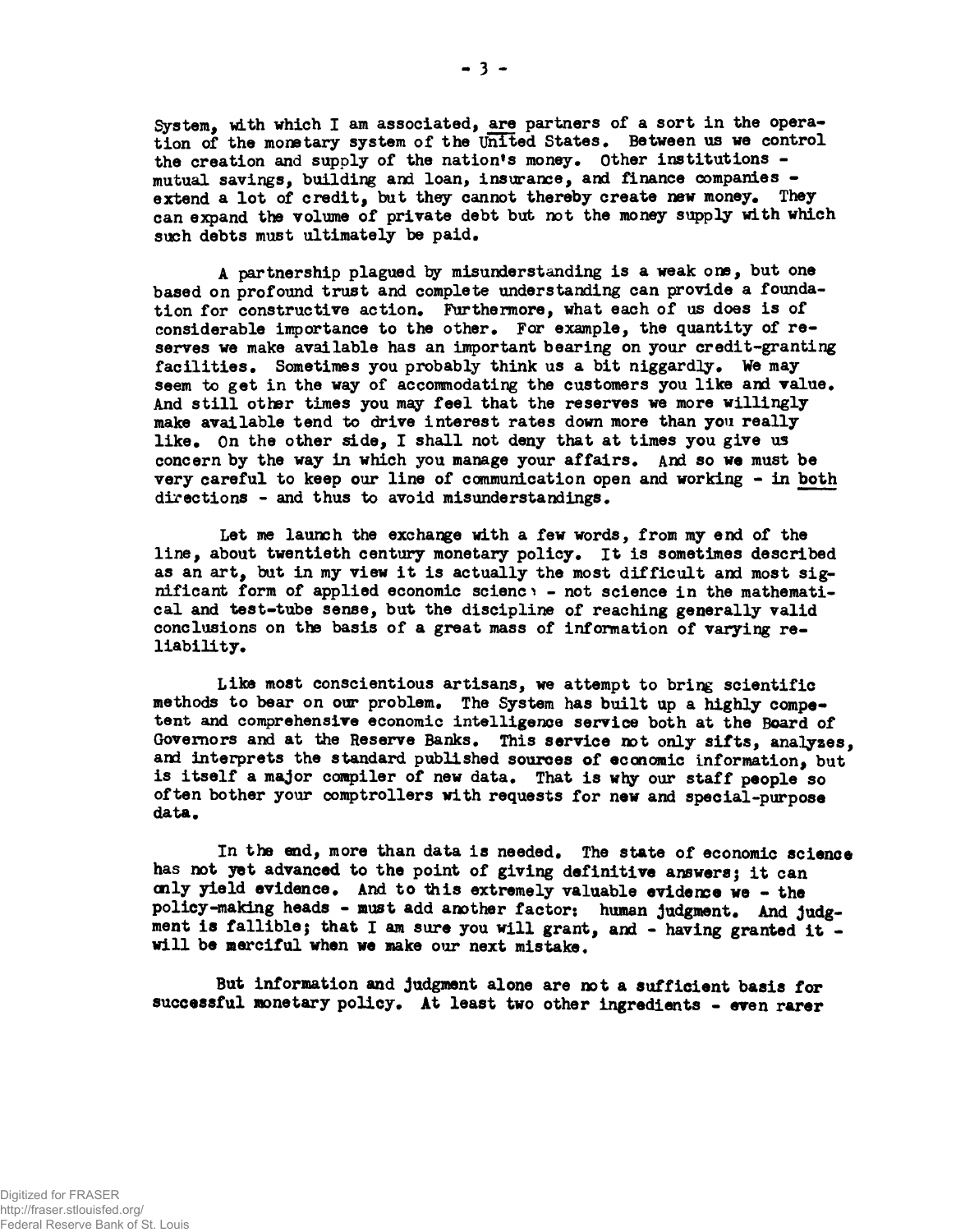**ingredients - are called for. One is a combination of integrity and detachment, and the second is courage to carry out the decisions dictated** by careful judgment.

**The amount of money and credit we supply to the economy is of vital importance. Perhaps that is a cliché, but it is-very true. Too little money and credit can inhibit economic growth and even normal economic functioning} it can prevent full utilization of our resources. But too much money and credit have the unhealthy effect of stimulating an unsustainable boom. Some place in the middle there is an amount that is just about "right". Ascertaining this right amount is a difficult job and an agonising responsibility.**

**The difficulty arises because we do not have exact or mechanical guides - formulas that apply at all times. For generations, economists have been relating the amount of money and credit to a great many different economic measures, such as income, the volume of trade, and the** amount of national product. Over long periods of time these relation**ships show a certain amount of consistency. But during some periods they vary considerably from their long-term averages. And quantitative monetary policy must be addressed to the existing state of business activity, not to long-term averages.**

**During the past year the amount of money - that is, demand deposits and currency - has grown less rapidly than national income or national product. The credit-restraining policies of the Federal Reserve doubtless were chiefly responsible for this. If monetary policy had been focused on a mechanistic formula or relationship, greater credit ease would have been called for. But the proof of the pudding is in the eating and not in the recipe, in the jargon of economists, aggregate demand in 1956 has pressed hard against aggregate supply. More money would not have helped bring more goods into existence; it would only have made the goods actually produced cost more. The answer given us by a monetary Univac probably would have led us astray.**

**One of the perplexities we face in trying to determine the "right"** volume of money for our economy is due to the fact that business develop**ments are almost never of a uniform nature. Some parts of the country and some industries may be operating at very high levels while others are in the doldrums. Consequently, some people urge, with plausible logic, that monetary and credit policy should be of a selective sort - to be aimed at curbing the economic activities that exceed sustainable rates of growth without penalising others that are less active. However, I am sure you are aware of the difficulties of doing this - of achieving the almost omniscient wisdom required for the management of such a system. We would need many supermen, but we do not have even one.**

**One of the reasons for such unequal business developments is that we live in a dynamic economy. New industries are constantly arising and**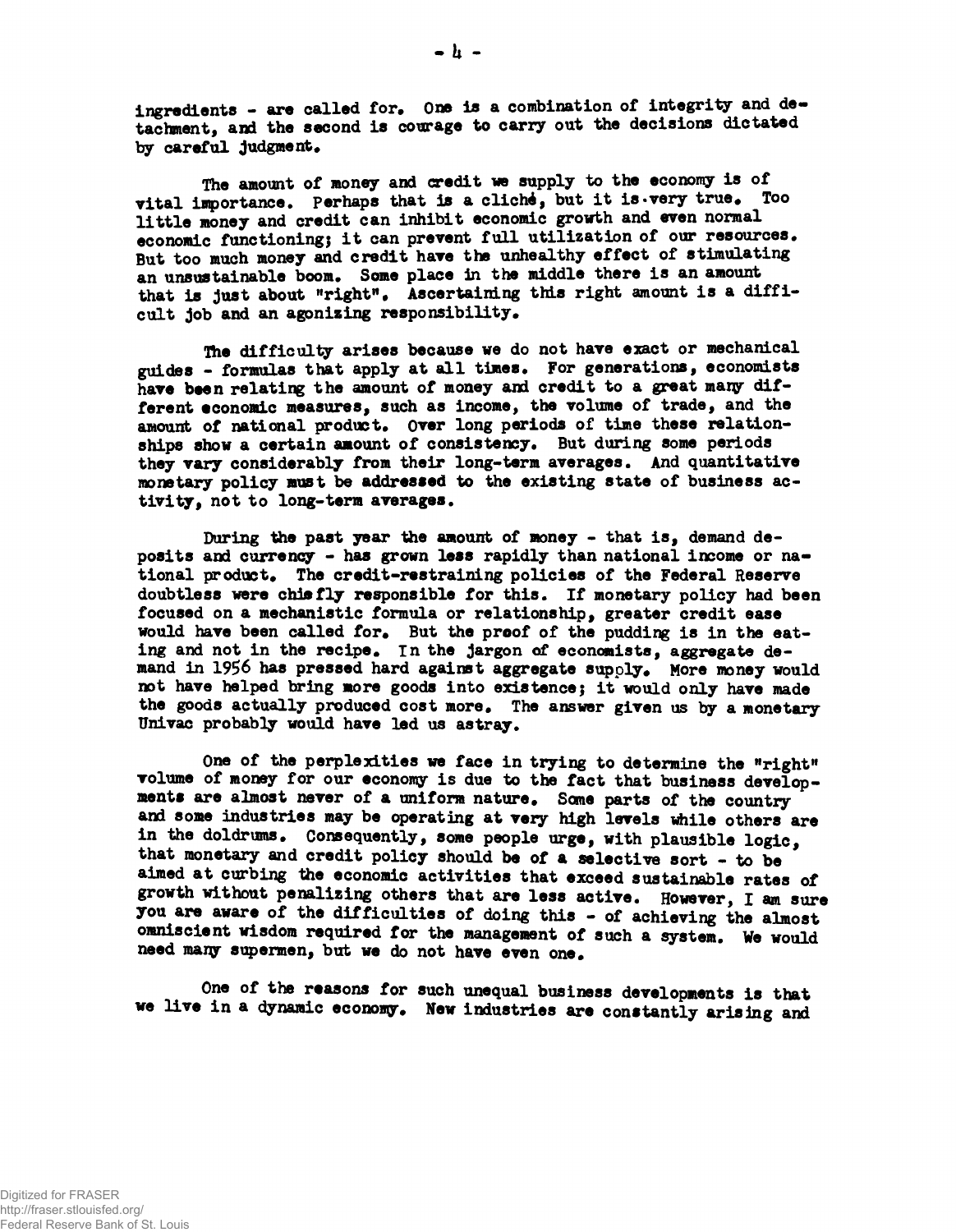driving a wedge into the market. The business they secure often is at **the expense of established industries. In other words, because we have a dynamic and deeply competitive system, each industry, as well as each person and company, must fight to keep its place, and the fights seldom end in a draw. General prosperity does not insure the prosperity of every industry or every area. Monetary policy does not and never should undertake to gear money to the business needs of a single industry, even of a very great one.**

**Recent history provides a particularly apt illustration of unequal rates of development. All of us know the story of agriculture during the past few years. You most certainly have struggled with the fact that automotive sales in 1956 did not equal the remarkable level reached in 1955. And housing starts have recently lagged a bit. But, on the other side of the picture, there has been a very high level of construction generally. A drive through any of our great cities and its suburbs is a striking demonstration of this fact. As a result, we have faced nearshortages of some materials. Almost every employable worker has a job. Some prices have declined but many others have advanced; the net pressure has been upward. The problem is one of balance. The job of central bank**ing consists in part of adding up plus and minus "X's" and "Y's" when we **do not know their exact values but still must arrive at the right answer!**

**Such great variations in regional and industrial experience doubtless account for some of the criticism of the System. And that is understandable, for it is a considerable feat of selflessness for the representative of a region or of an industry to look beyond his own problems and to see than in the perspective of the general welfare. But that is the exact role the Federal Reserve System must play - to serve the interests of the whole economy, not just a part of it.**

**Ultimately, the economic evidence, however conflicting, must be reduced to a farm that provides a foundation for action. When action is called for, we must decide what kind of action to take. As you know, Federal Reserve credit action can take any one, or a combination of three general forms; we can change, within limits, the legal reserve requirements for member banks; we can take the initiative in changing the volume of available reserves through open market operations - that is, the buying and selling of government securities in the open market; and we can change the price you must pay for the reserves you borrow from your Reserve Bank.**

**Our power to change reserve requirements has been used rather infrequently during recent years. It is a sweeping sort of power; too blunt for regular use, but still the basic weapon in our arsenal. Open market operations are the means most frequently used by the Reserve System to supply or withdraw reserves and thus to keep the volume of reserves appropriate to prevailing circumstances. But such operations affect the**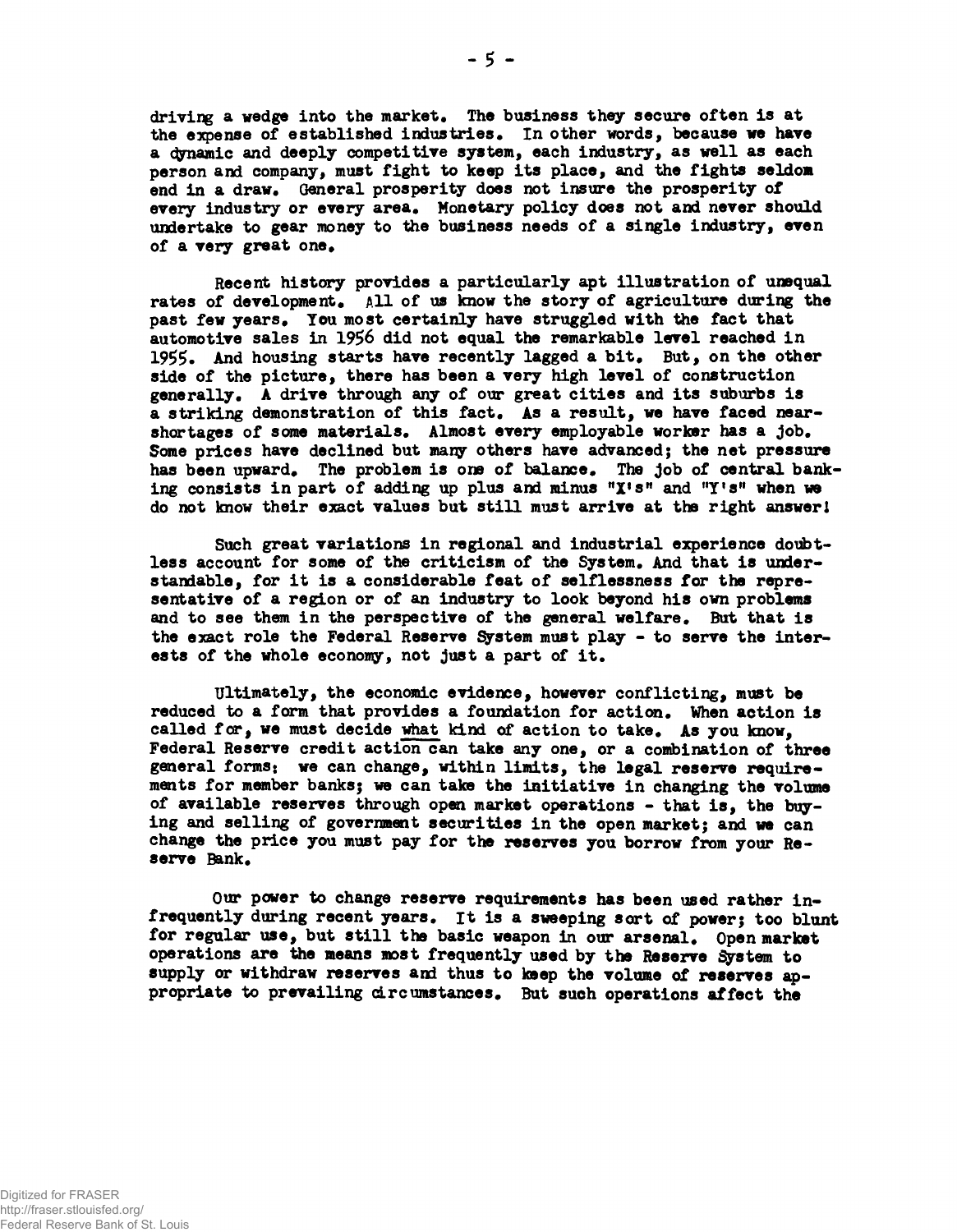banking system as a whole and, as you know better than I, individual banks often have special problems of reserve adjustment. Here is where discount operations enter the picture. Let me say just a word about them, with the view of "clearing the line"

The discount facilities of the Federal Reserve System were provided and exist today to give member banks a little time in which to adjust to the exigencies of the moment - a kind of safety valve or emergency fuel tank. The most significant feature of the rediscount facility is your use of it, the way in which banks play a part in developing and executing the policy aspects of monetary action. You have been assured before, and I can assure you again, that the discount windows of the Federal Reserve System are always open. But this assurance is a two-sided matter: it depends on our belief that as prudent bankers you will use and not abuse the facility. Those of you who have studied the revised form of Regulation A will appreciate what I mean. Much thought and care were put into that Regulation; it expressed, I believe, a standard by which you can guide your resort to borrowing.

The discount facility was designed to enable banks to meet temporary and unforeseen needs, not to supplant basic liquidity planning. In using the discount privilege in order to meet customer demands, you bankers have a real responsibility - on a par with that of the Federal Reserve - to utilize this safety valve in a way which will redound to the public good, not just private profit. For all of us know that when a boom has reached the point of using almost all of the employable economic resources, further credit cannot increase the available goods and services; it can only push up their prices.

Also, because it has been the basis of misunderstanding in the past, perhaps the "line" should be "cleared" with respect to our process of policy formation. The determination of whether action should be taken, and, if so, which instrument to use, and when, and how much, must be conducted with secrecy. It would be manifestly unfair for us to tip our hand to privileged persons. Consequently, we have acquired a reputation for being unduly close-mouthed. That reputation may be justified in some respects, but we sincerely wish to be as candid as the situation permits, and to foster universal understanding of the principles by which we operate. This sort of understanding can be achieved through plain speaking, and a real conviction that occasional bruises to personal feelings are a small price to pay for the freedom to criticize and the goad of criticism.

But perhaps the largest area for misunderstanding and criticism lies around the determination of a "satisfactory" level of economic activity; the course that will keep us in the safe but narrow channel, away from the rocks of inflation on one side and of deflation on the other. One thing of which we can be almost certain is that inflation, at least in small doses, appeals powerfully to many persons. Despite the lip service that most of us pay to the glories of the stable dollar and the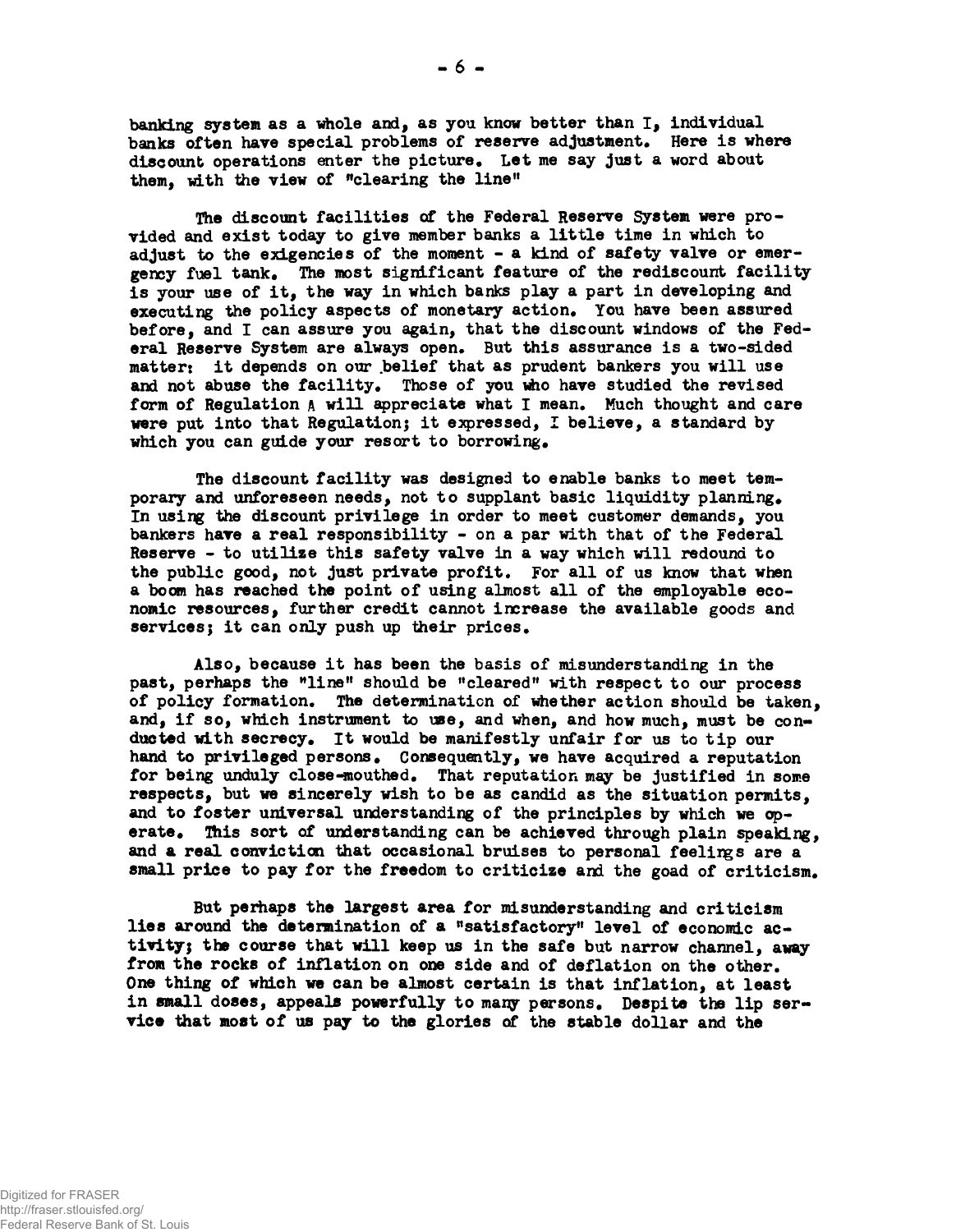year-after-year plateau in the cost-of-living level, most Americans that I know get a glow of satisfaction from steady increases in their dollar income. Commodity price indexes may come and go, but anybody knows that \$10,000 a year is a lot more money than \$7,0001

I need not tell you that the Federal Reserve System cannot increase or diminish the supply of money and credit merely by pushing or pulling a throttle, ary more than we can control public psychology, spending habits, savings habits, or special pressures from agricultural, industrial and labor groups that result in price and wage increases and governmental subsidies of one sort or another. But it is undeniable that our influence over the economy is a major one.

In exercising this influence, we would receive relatively little criticism - except from a few economic eggheads writing for other eggheads if we leaned consistently on the side of what is euphemistically called an "ample" supply of money. It would certainly help to keep the economy moving at breakneck speed - for a time; it would certainly put more money in the pockets of more people  $-$  also for a time; and when the country reaped the inevitable whirlwind of such a policy, it is very likely that the justified accusations against the "money managers" would scarcely be heard in the terrific clamor. To put it briefly, an easy, open-handed policy makes everybody "richer" - provided you do not care how little your dollars will buy - and makes the wheels of industry spin like mad; and nobody really dislikes that sort of situation - as long as it lasts.

On the other hand, when a policy of restraint seems appropriate to us, we know quite well that it will be met with anguished shrieks and fulminations from some groups that find immediate increases in profits or wages somewhat inhibited by our action.

From all this you can infer that we have a difficult time hewing to the line of duty and restraint, and in disregarding the siren voices that tempt us to make the popular decision, especially'when those voices are supported by a chorus of people in high positions, political and economic, whose intelligence and judgment we respect. How much more difficult - one could almost say impossible - it would be to keep to the strait and narrow path of economic virtue, and to disregard the primrose-bordered bypaths, if monetary policy were made a function of a political administration, no matter how devoted to the ultimate welfare of the American people!

Consequently, I cannot resist calling your attention to the fact that in the course of the recent political campaign the candidates were in agreement on at least one principle concerning which there never should be any misunderstanding - the "independence" of the Federal Reserve Sys*tem,*

One does not often hear a suggestion, from responsible sources, that the Reserve System be subjected to the control of whichever political